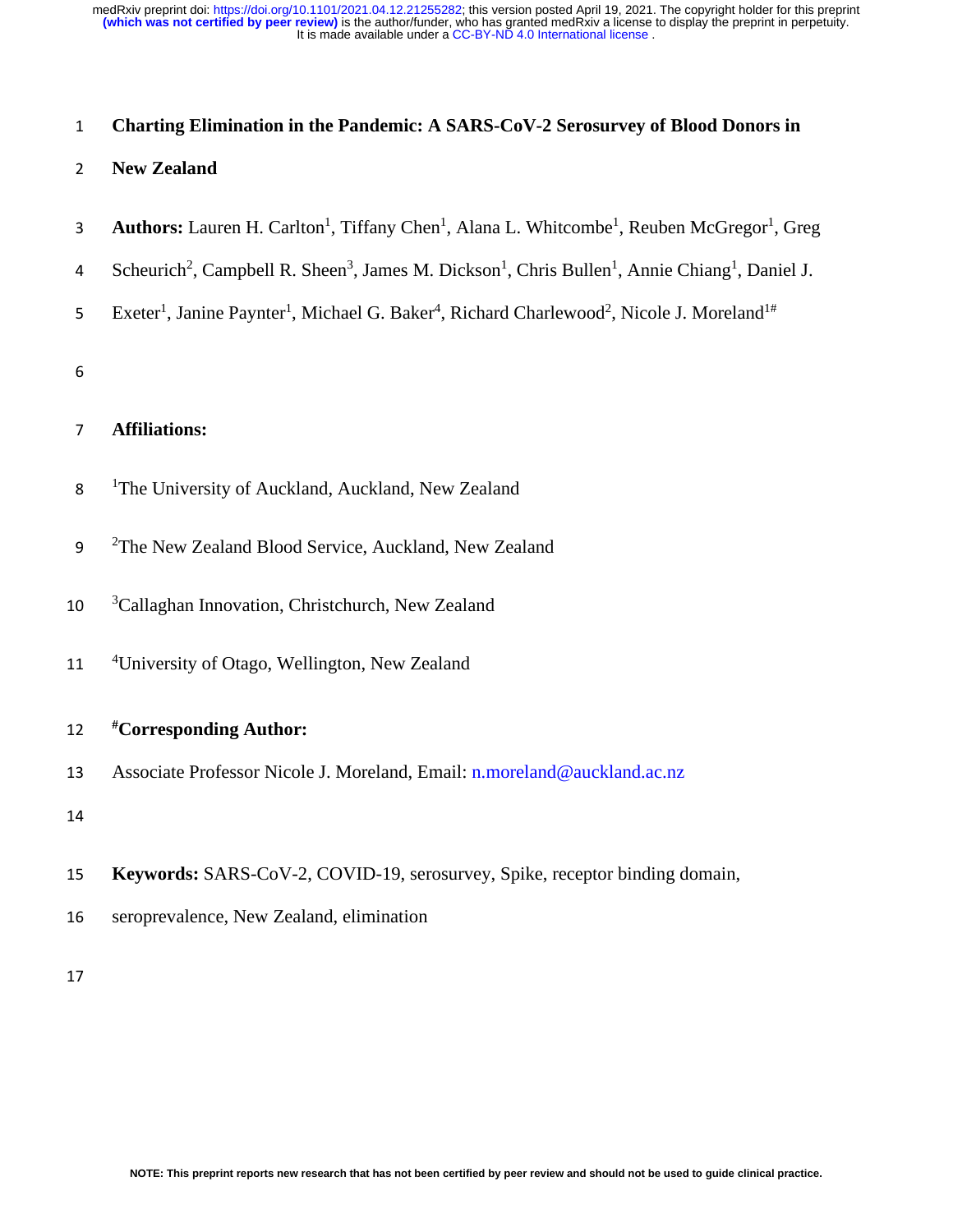## **Abstract**

- A large-scale SARS-CoV-2 serosurvey of New Zealand blood donors (n=9806) was conducted at the end of 2020. Seroprevalence, after adjusting for test sensitivity and specificity, was very low (0.1%). This finding is consistent with limited community transmission and provides
- robust evidence to support New Zealand's successful elimination strategy for COVID-19.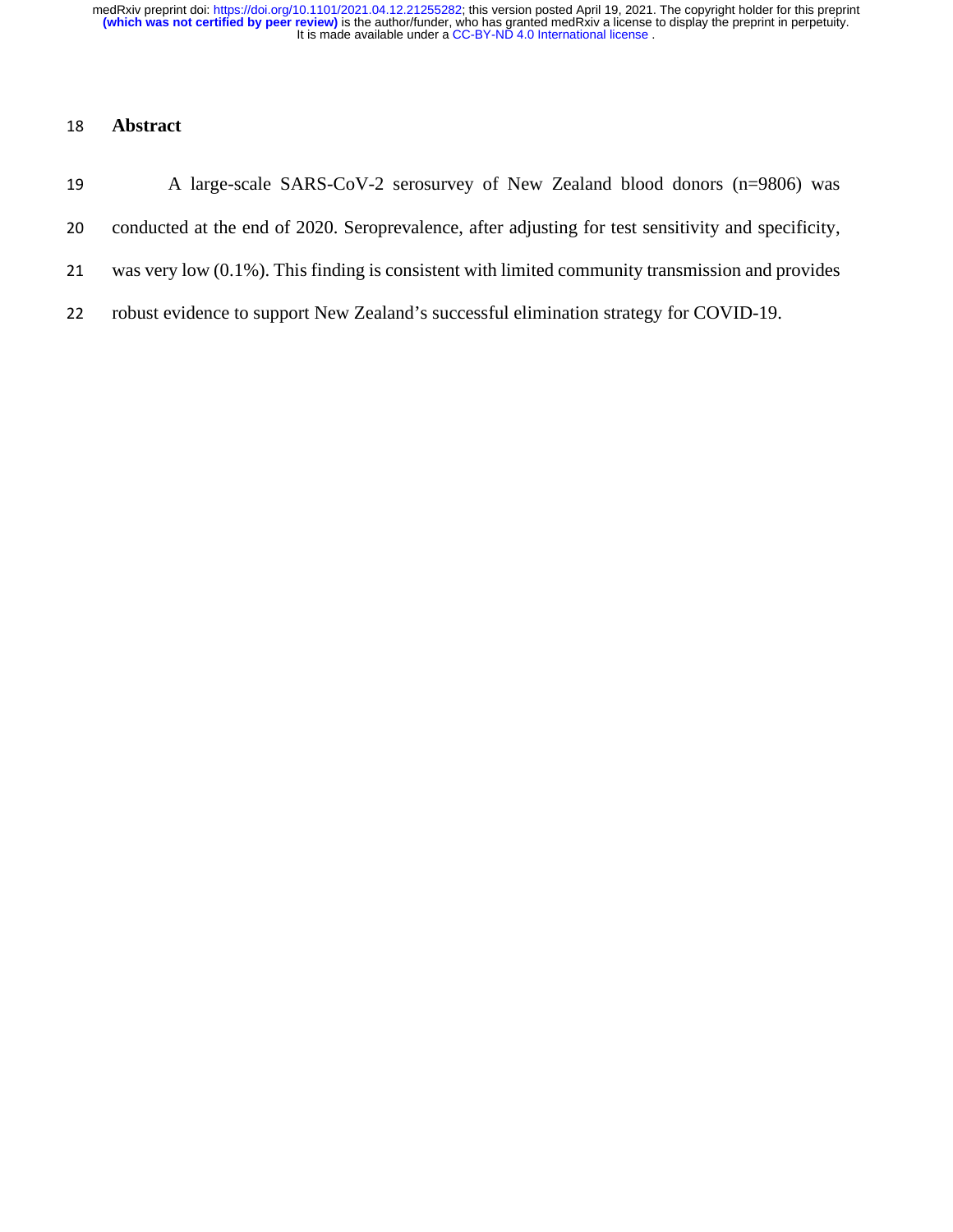#### **Research Letter**

 New Zealand has a strategy of eliminating SARS-CoV-2 that has resulted in a low 25 incidence of coronavirus-19 disease (COVID-19). The first case was reported on February  $26<sup>th</sup>$  2020, and the country entered a strict nationwide lockdown one month later for 49 days (1). Through rigorous border control and managed isolation and quarantine facilities for new arrivals, New Zealand has since remained largely COVID-19 free. Globally, serological surveillance has been utilized throughout the pandemic to define cumulative incidence, including estimations of missed cases and/or asymptomatic infection. Due to lockdowns and movement restrictions, blood donors have been used as a sentinel population in many settings (2,3). The aim of this study was to describe the spread of SARS-CoV-2 in New Zealand via a blood donor serosurvey. Though the pandemic response has been highly effective, PCR testing was initially restricted due to limited diagnostic reagents (4) and there have been occasional border incursions and small community outbreaks, including a cluster in August 2020 with no identified link to the border.

 Samples were collected by the New Zealand Blood Service via 9 static collection centers 37 and 36 mobile collection services over a 4-week period (December  $3<sup>rd</sup> 2020$  - January  $6<sup>th</sup> 2021$ ) from individuals aged 16 to 88 years. Duplicates were removed, leaving 9,806 samples for analysis. Compared with the 2018 New Zealand census, participants were more likely to be aged 40-59 years (43.3% versus 25.9%) and of European ethnicity (77.8% versus 61.0%) but had a similar proportion of females (49.1% versus 50.7%) and were geographically spread with 16 of 20 district health board regions represented (Table 1 and Appendix). This study was assessed by the Health and Disability Ethics Committee, and additional consent was not required (21/CEN/21).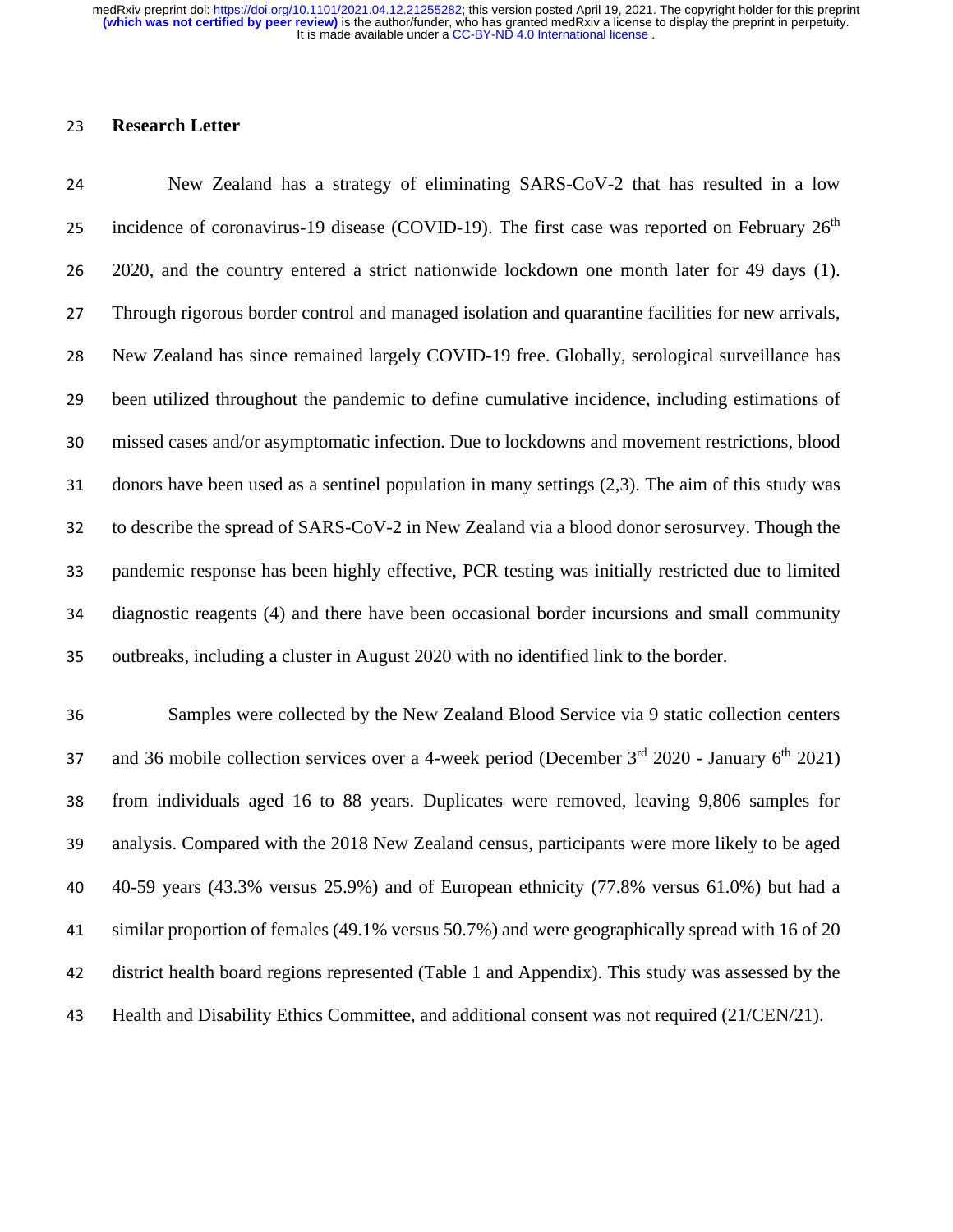Antibodies to the Spike (S) protein and receptor-binding domain (RBD) persist for many months after infection, compared with antibodies to the nucleocapsid (N) protein (5,6), providing rationale for the use of S protein-based assays in serosurveys. The overall serological testing algorithm was optimized for specificity given the low number of reported COVID-19 cases in 48 New Zealand (2,190 as of January  $6<sup>th</sup> 2021$ ) and the associated period prevalence of 0.04%, which limits the positive predictive value of tests with reduced specificity (7). Samples were first screened with a widely used and well-validated 2-step ELISA that comprises a single point dilution assay against the RBD followed by titration against trimeric S protein (Appendix) (8,9). Samples above the cut-off were tested on two further immunoassays – the EuroImmun SARS-CoV-2 IgG ELISA (EuroImmun AG, Lübeck, Germany) and the cPass surrogate Viral Neutralization Test (sVNT) (GenScript, New Jersey, USA) and deemed seropositive if above the cut-off on both commercial assays. Sensitivity and specificity for these assays were determined by Receiver Operator Characteristic (ROC) curves based on previous analyses (413 pre-pandemic negatives, 99 PCR confirmed cases) (Appendix) (9,10).

 Of the 9,806 samples, 18 were positive for both Spike IgG (EuroImmun) and antibodies that block the RBD-hACE-2 interaction (sVNT), with the values highly correlated 60 (Pearson r 0.7993,  $p < 0.0001$ ) (Figure). Further analysis of the 18 seropositive samples with a multiplex bead-based assay that detects antibody isotype reactivity to RBD, S and N proteins (5) revealed a pattern consistent with infections that occurred weeks or months prior; a dominance of RBD and S protein IgG with few samples positive for N protein IgG, nor IgA or IgM against any of the three antigens (Figure). Within these 18 seropositive samples, six were retrospectively matched to donors with previously confirmed SARS-CoV-2 infections. That all confirmed cases were detected supports the rationale of the testing algorithm applied. A further four seropositive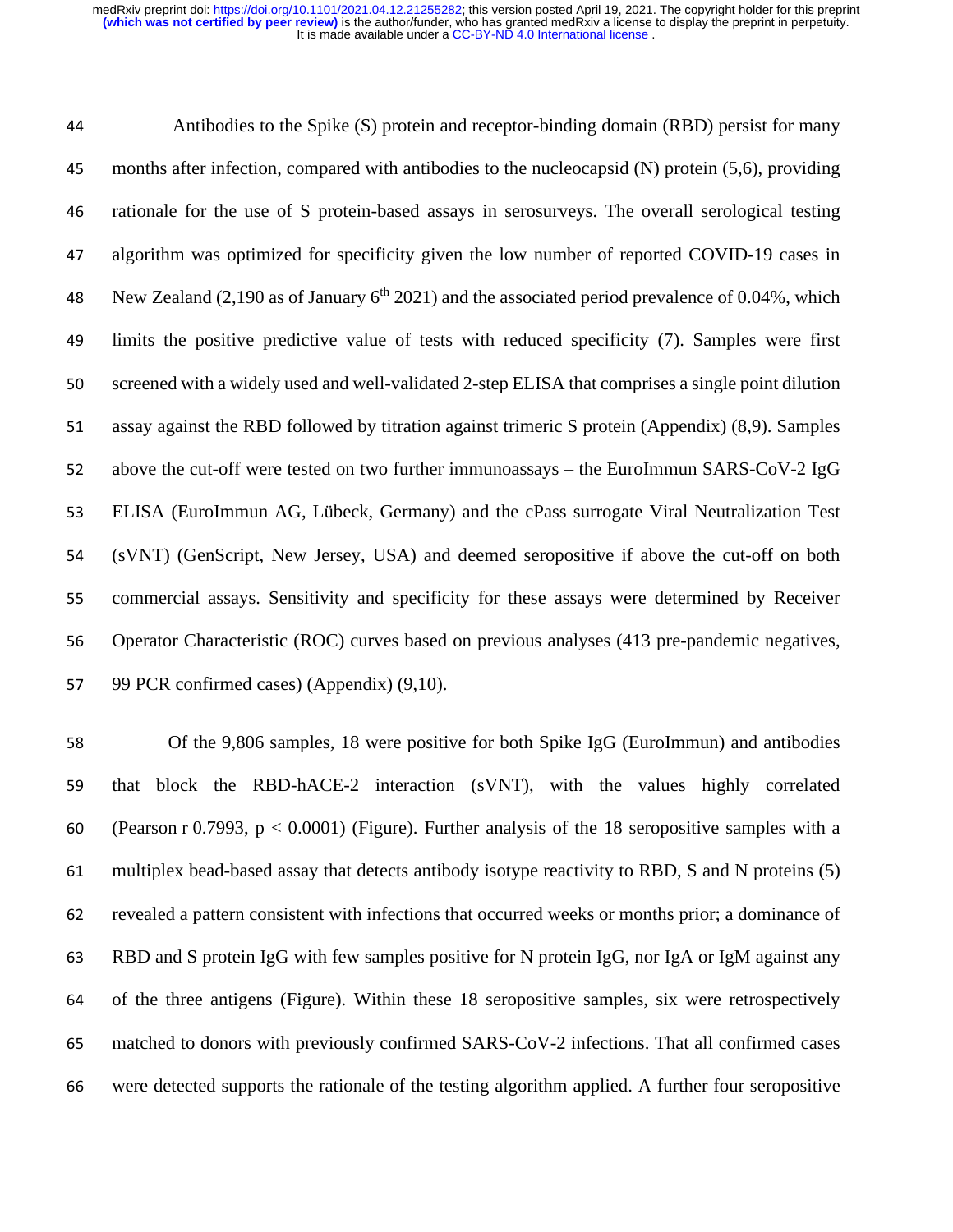samples were from donors with 2020 travel history in settings with a high risk of SARS-CoV-2 exposure (United Kingdom and Europe), suggesting likely infection outside New Zealand. The remaining eight seropositive samples were from seven different district health regions, giving a crude seroprevalence estimate of 0.082% (95% confidence intervals [CI] 0.035-0.16%). Applying the Rogan-Gladen estimate with the Lang-Reiczigel CI method to account for test sensitivity and specificity results in a true seroprevalence estimate of 0.103% (95% CI 0.09-0.12%) (Appendix) 73 and an infection to case ratio of 2.3, based on notified cases on January  $6<sup>th</sup>$ , 2021, suggesting some undiagnosed infections have occurred. However, this ratio needs to be interpreted with caution given the limitations of the sampling population, together with the extremely low number of seropositive donors, which also precludes any subgroup analysis.

 The very low seroprevalence of SARS-CoV-2 infection in New Zealand implies undetected community transmission has been limited. This seroprevalence is broadly similar to a recent study conducted in a low prevalence state of Australia (3), and markedly lower than estimates of >10% from serosurveys in Europe and America where the pandemic has been poorly controlled (https://serotracker.com). This study provides the first robust, serological evidence of New Zealand's successful elimination strategy ahead of vaccine roll-out.

#### **Acknowledgments**

 This work was funded by the School of Medicine Foundation (University of Auckland), and the COVID-19 Innovation Acceleration Fund (Ministry of Business, Innovation and Employment). The 2018 Census data used in this study were supplied by Statistics New Zealand (Stats NZ) and accessed via its Integrated Data Infrastructure (IDI).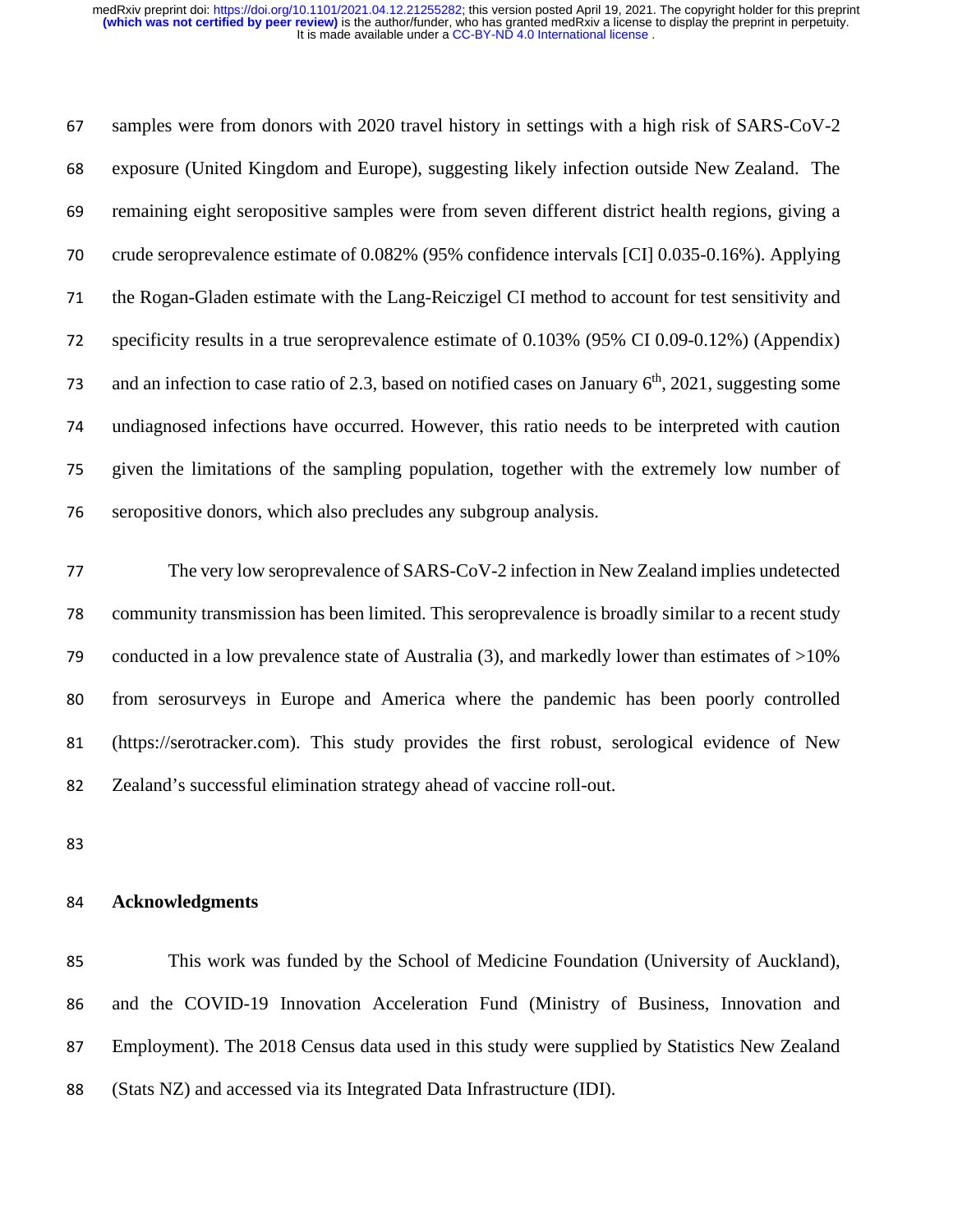## **Statistics New Zealand Disclaimer**

| 90  |                   | Access to the data used in this study was provided by Stats NZ under conditions designed to give        |
|-----|-------------------|---------------------------------------------------------------------------------------------------------|
| 91  |                   | effect to the security and confidentiality provisions of the Statistics Act 1975. The results presented |
| 92  |                   | in this study are the work of the author, not Stats NZ or individual data suppliers.                    |
| 93  |                   |                                                                                                         |
| 94  | <b>References</b> |                                                                                                         |
| 95  | 1.                | Baker MG, MBChB NW, Anglemyer A. Successful Elimination of Covid-19                                     |
| 96  |                   | Transmission in New Zealand. N Engl J Med. 2020 Aug 7;1-3.                                              |
| 97  | 2.                | Uyoga S, Adetifa IMO, Karanja HK, Nyagwange J, Tuju J, Wanjiku P, et al.                                |
| 98  |                   | Seroprevalence of anti-SARS-CoV-2 IgG antibodies in Kenyan blood donors.                                |
| 99  |                   | Science. 2021 Jan 1;371(6524):79-82.                                                                    |
| 100 | 3.                | Gidding HF, Machalek DA, Hendry A, et al. Seroprevalence of SARS-CoV-2-                                 |
| 101 |                   | specific antibodies in Sydney, Australia following the first epidemic wave in 2020.                     |
| 102 |                   | The Medical Journal of Australia, <i>preprint</i> .                                                     |
| 103 | 4.                | Geoghegan JL, Moreland NJ, Gros G, Ussher JE. New Zealand's science-led                                 |
| 104 |                   | response to the SARS-CoV-2 pandemic. Nat Immunol. Springer US; 2021 Feb                                 |
| 105 |                   | $20;1-2.$                                                                                               |
| 106 | 5.                | Whitcombe AL, McGregor R, Craigie A, James A, Charlewood R, Lorenz N, et al.                            |
| 107 |                   | Comprehensive analysis of SARS-CoV-2 antibody dynamics in New Zealand. Clin                             |
| 108 |                   | Transl Immunology. 2021;10(3):e1261.                                                                    |
| 109 | 6.                | Carvalho T, Krammer F, Iwasaki A. The first 12 months of COVID-19: a timeline                           |
| 110 |                   | of immunological insights. Nature reviews Immunology. 2021 Mar 15;1–12.                                 |
| 111 | 7.                | Bond K, Nicholson S, Lim SM, Karapanagiotidis T, Williams E, Johnson D, et al.                          |
| 112 |                   | Evaluation of serological tests for SARS-CoV-2: Implications for serology testing in                    |
| 113 |                   | a low-prevalence setting. J INFECT DIS. 2020 Aug 6.                                                     |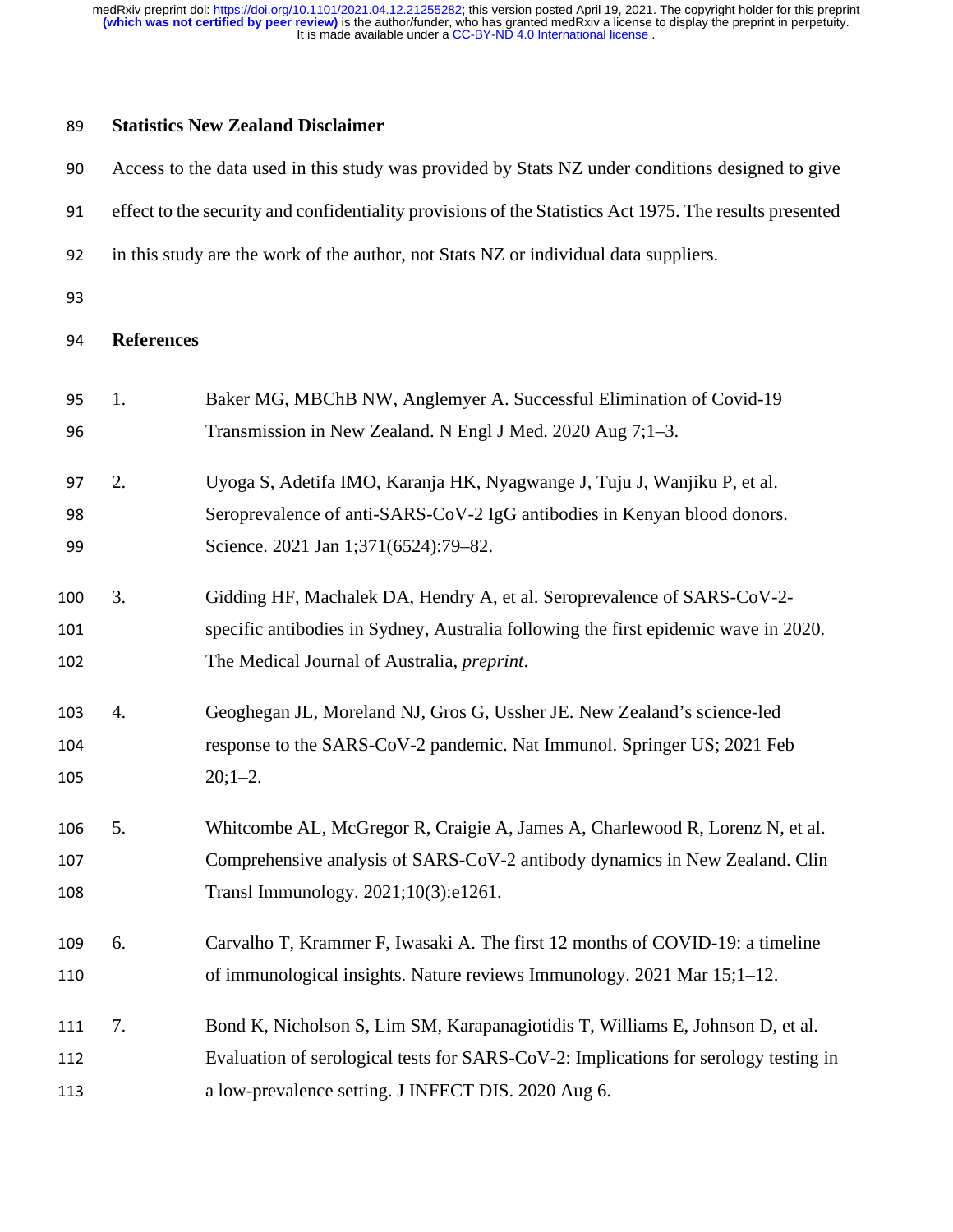| 114 | 8.  | Amanat F, Stadlbauer D, Strohmeier S, Nguyen THO, Chromikova V, McMahon M,      |
|-----|-----|---------------------------------------------------------------------------------|
| 115 |     | et al. A serological assay to detect SARS-CoV-2 seroconversion in humans. Nat   |
| 116 |     | Med. 2020 May 12;5:562-12.                                                      |
| 117 | 9.  | McGregor R, Whitcombe AL, Sheen CR, Dickson JM, Day CL, Carlton LH, et al.      |
| 118 |     | Collaborative networks enable the rapid establishment of serological assays for |
| 119 |     | SARS-CoV-2 during nationwide lockdown in New Zealand. PeerJ.                    |
| 120 |     | 2020;8(19):e9863.                                                               |
| 121 | 10. | Craigie A, McGregor R, Whitcombe A, Carlton L, Harte D, Sutherland M, et al.    |
| 122 |     | SARS-CoV-2 antibodies in the Southern Region of New Zealand. Pathology -        |
| 123 |     | Journal of the RCPA (in press).                                                 |
| 124 |     |                                                                                 |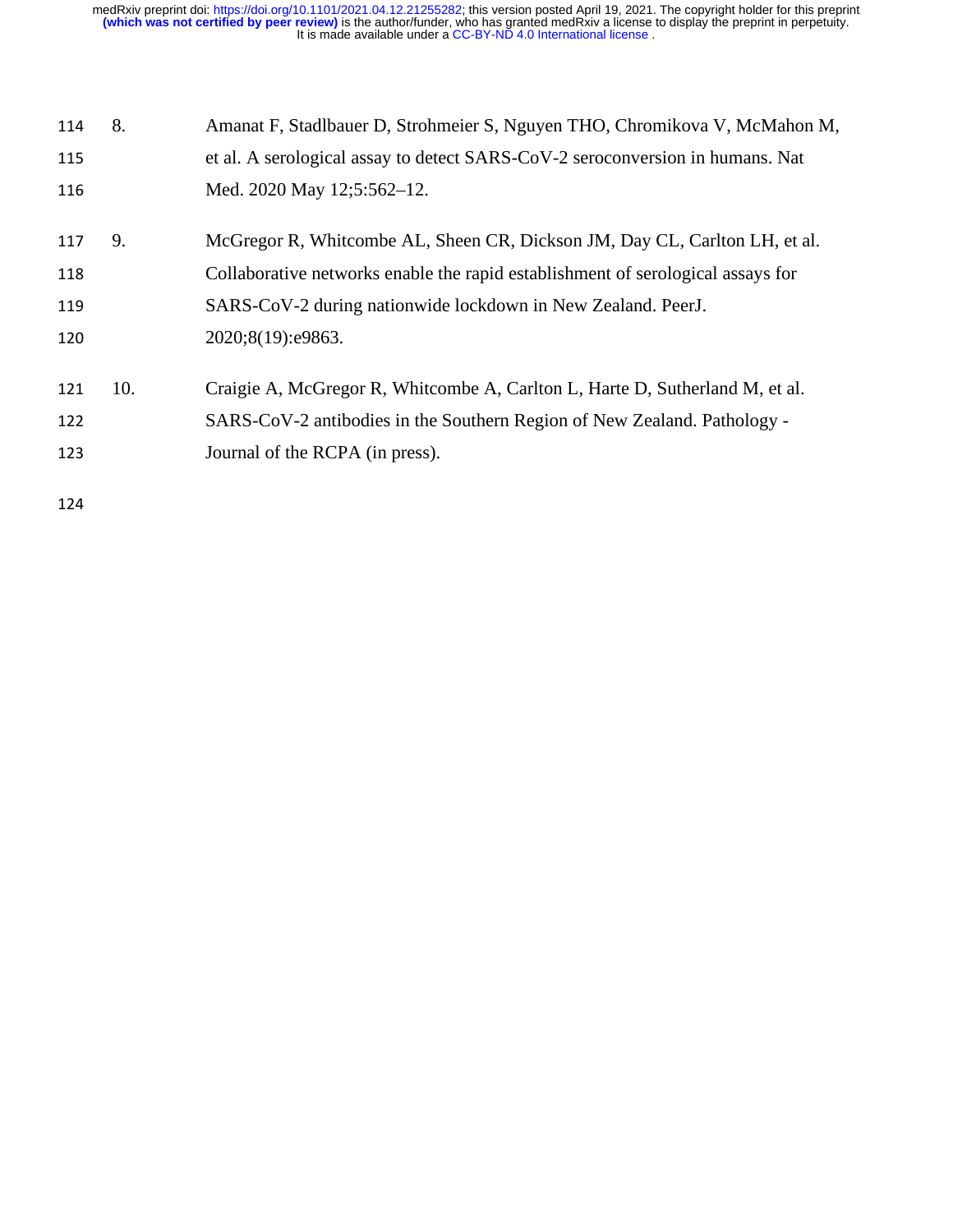# **Table. Demographics of the blood donors, 2018 Census population and COVID-19 cases in**  126 **New Zealand.** The New Zealand blood service donations were collected between the 3<sup>rd</sup> of 127 December 2020 and the 6<sup>th</sup> of January 2021. Of the 9,806 individuals, 9,771 are blood donors and 35 are living tissue and stem cell donors. All donors must be free of illness and weigh >50 kg. Notable travel and a history SARS-CoV-2 infection (or contact with a positive case) are recorded prior to collection. Demographics for COVID-19 cases were obtained from the New Zealand 131 Ministry of Health and includes probable and confirmed infections up to and including the  $6<sup>th</sup>$  of January 2021. The most recent New Zealand census took place in March 2018. Priority ethnicity is reported as defined by the New Zealand Department of Statistics. Abbreviations: MELAA, Middle Eastern, Latin American and African; DHB, District Health Board; MIQ, Managed Isolation and Quarantine.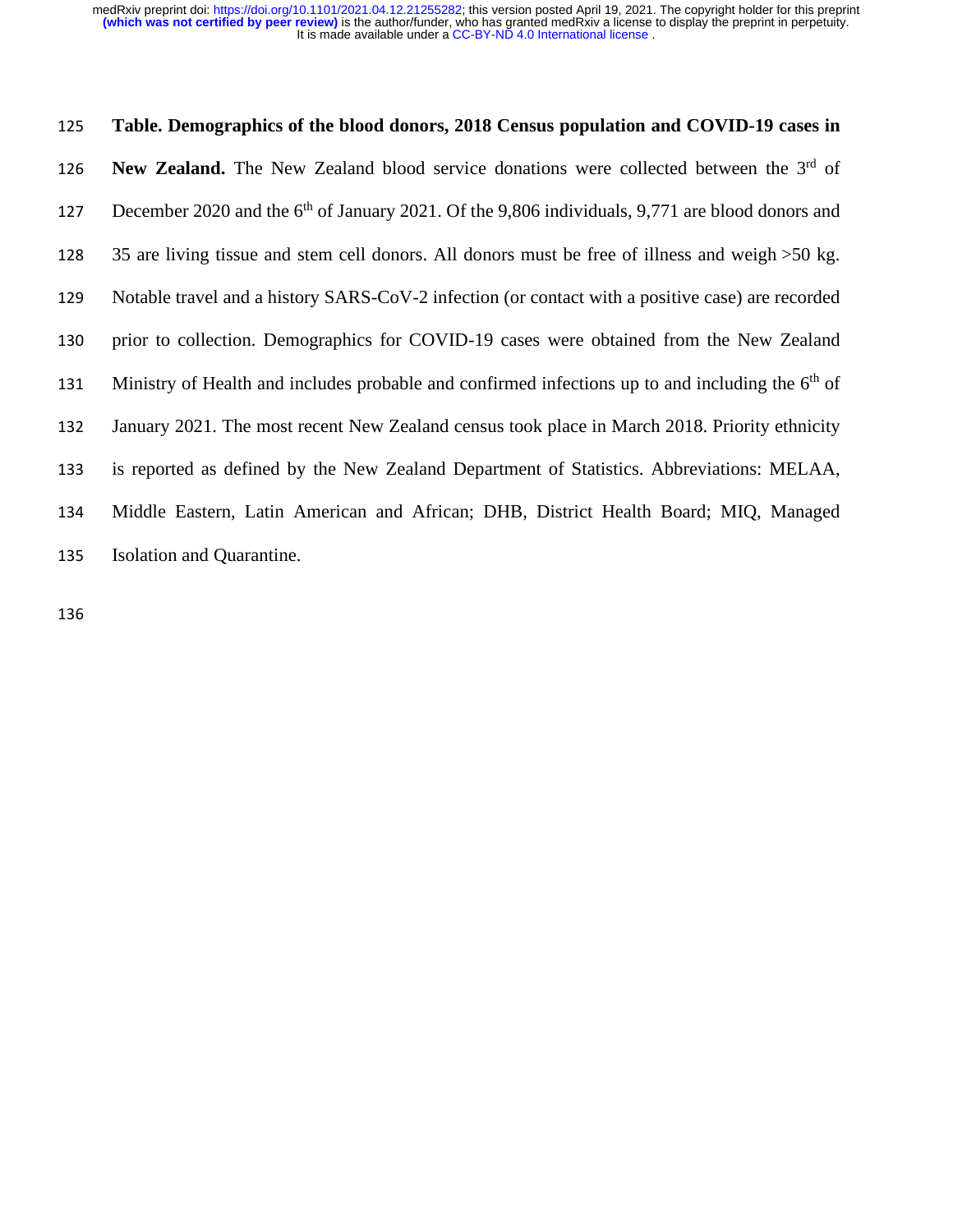| %<br>%<br>n<br>n<br>n<br>9,806<br>100.00%<br>4,793,361<br>100.00%<br>2,190<br><b>Total</b><br>Male<br>4,990<br>1,037<br>50.89%<br>2,364,315<br>49.30%<br>Sex<br>Female<br>4,816<br>49.11%<br>2,429,046<br>50.70%<br>1,153 | %<br>100.00%<br>47.35%<br>52.65%<br>8.77%<br>8.40% |
|---------------------------------------------------------------------------------------------------------------------------------------------------------------------------------------------------------------------------|----------------------------------------------------|
|                                                                                                                                                                                                                           |                                                    |
|                                                                                                                                                                                                                           |                                                    |
|                                                                                                                                                                                                                           |                                                    |
|                                                                                                                                                                                                                           |                                                    |
| <b>Maori</b><br>777,195<br>710<br>7.24%<br>16.20%<br>192                                                                                                                                                                  |                                                    |
| <b>Pacific Island</b><br>192<br>1.96%<br>314,202<br>6.60%<br>184                                                                                                                                                          |                                                    |
| <b>Prioritised</b><br>Asian<br>921<br>9.39%<br>14.70%<br>393<br>17.95%<br>705,384                                                                                                                                         |                                                    |
| <b>Ethnicity</b><br><b>MELAA</b><br>144<br>73<br>1.47%<br>68,283<br>1.40%                                                                                                                                                 | 3.33%                                              |
| European/Other*<br>7,631<br>1,337<br>77.82%<br>2,924,175<br>61.00%                                                                                                                                                        | 61.05%                                             |
| <b>Unknown</b><br>208<br>2.12%<br>0.10%<br>11<br>4,122                                                                                                                                                                    | 0.50%                                              |
| 19.34%<br>0-14 years<br>$\Omega$<br>0.00%<br>927,102<br>177                                                                                                                                                               | 8.08%                                              |
| 238<br>6.40%<br>110<br>2.43%<br>308,304<br>15-19 years <sup><math>+</math></sup>                                                                                                                                          | 5.02%                                              |
| 17.89%<br>14.20%<br>520<br>20-29 years<br>1,754<br>681,963                                                                                                                                                                | 23.76%                                             |
| 13.00%<br>398<br>30-39 years<br>1,870<br>19.07%<br>624,363<br>Age                                                                                                                                                         | 18.14%                                             |
| 12.90%<br>309<br>40-49 years<br>2,053<br>20.94%<br>619,641                                                                                                                                                                | 14.12%                                             |
| 50-59 years<br>2,196<br>22.39%<br>623,445<br>13.00%<br>320                                                                                                                                                                | 14.62%                                             |
| 10.60%<br>222<br>60-69 years<br>1,437<br>14.65%<br>510,327                                                                                                                                                                | 10.14%                                             |
| 10.40%<br>$70+$ years<br>258<br>2.63%<br>498,216<br>134                                                                                                                                                                   | 6.12%                                              |
| Northland<br>200<br>3.70%<br>28<br>2.04%<br>179,007                                                                                                                                                                       | 1.28%                                              |
| <b>Auckland</b><br>1,478<br>226<br>15.07%<br>9.80%<br>467,595                                                                                                                                                             | 10.32%                                             |
| 297<br>Waitemata<br>613<br>6.25%<br>586,329<br>12.20%                                                                                                                                                                     | 13.57%                                             |
| <b>Counties</b><br>494<br>217<br>5.04%<br>537,633<br>11.20%                                                                                                                                                               | 9.91%                                              |
| Waikato<br>194<br>1,096<br>11.18%<br>405,555<br>8.50%                                                                                                                                                                     | 8.86%                                              |
| <b>Taranaki</b><br>285<br>16<br>2.91%<br>117,684<br>2.50%                                                                                                                                                                 | 0.73%                                              |
| Lakes<br>282<br>16<br>2.88%<br>109,080<br>2.30%                                                                                                                                                                           | 0.73%                                              |
| <b>Bay of Plenty</b><br>550<br>5.61%<br>5.00%<br>48<br>240,117                                                                                                                                                            | 2.19%                                              |
| <b>Tairawhiti</b><br>0<br>0.00%<br>47,520<br>1.00%<br>4                                                                                                                                                                   | 0.18%                                              |
| <b>Hawkes Bay</b><br>51<br>0.52%<br>166,287<br>3.50%<br>44                                                                                                                                                                | 2.01%                                              |
| <b>DHB</b><br>Mid central<br>792<br>8.08%<br>174,993<br>3.70%<br>32                                                                                                                                                       | 1.46%                                              |
| Whanganui<br>0<br>0.00%<br>64,599<br>1.30%<br>9                                                                                                                                                                           | 0.41%                                              |
| Wairarapa<br>51<br>0.52%<br>45,327<br>0.90%<br>8                                                                                                                                                                          | 0.37%                                              |
| <b>Hutt Valley</b><br>214<br>2.18%<br>148,509<br>3.10%<br>24                                                                                                                                                              | 1.10%                                              |
| <b>Capital and Coast</b><br>1,082<br>11.03%<br>6.30%<br>96<br>303,957                                                                                                                                                     | 4.39%                                              |
| <b>Nelson</b><br>$\mathbf 0$<br>49<br>0.00%<br>3.10%<br>150,528                                                                                                                                                           | 2.24%                                              |
| Marlborough<br><b>West Coast</b><br>0<br>0.00%<br>31,578<br>0.70%<br>5                                                                                                                                                    | 0.23%                                              |
| Canterbury<br>1,774<br>18.09%<br>539,628<br>11.30%<br>168                                                                                                                                                                 | 7.67%                                              |
| <b>South Canterbury</b><br>1.15%<br>58,977<br>17<br>113<br>1.20%                                                                                                                                                          | 0.78%                                              |
| Southern<br>731<br>216<br>7.45%<br>324,387<br>6.80%                                                                                                                                                                       | 9.87%                                              |
| <b>Unknown</b><br>0<br>0.00%<br>94,071<br>2.00%<br>0                                                                                                                                                                      | 0.00%                                              |
| MIQ<br>$\pmb{0}$<br>476<br>0.00%<br>$\mathbf{0}$<br>0.00%<br>-                                                                                                                                                            | 21.70%                                             |

137<br>138

<sup>\*</sup> 'Other' comprises of n=28 (0.20%) of the blood donor population, and n= 51,447 (1.10%) of the New Zealand census population.<br>139 <sup>\*</sup> All blood donors are at least 16 years of age.

<sup>+</sup> All blood donors are at least 16 years of age. 140